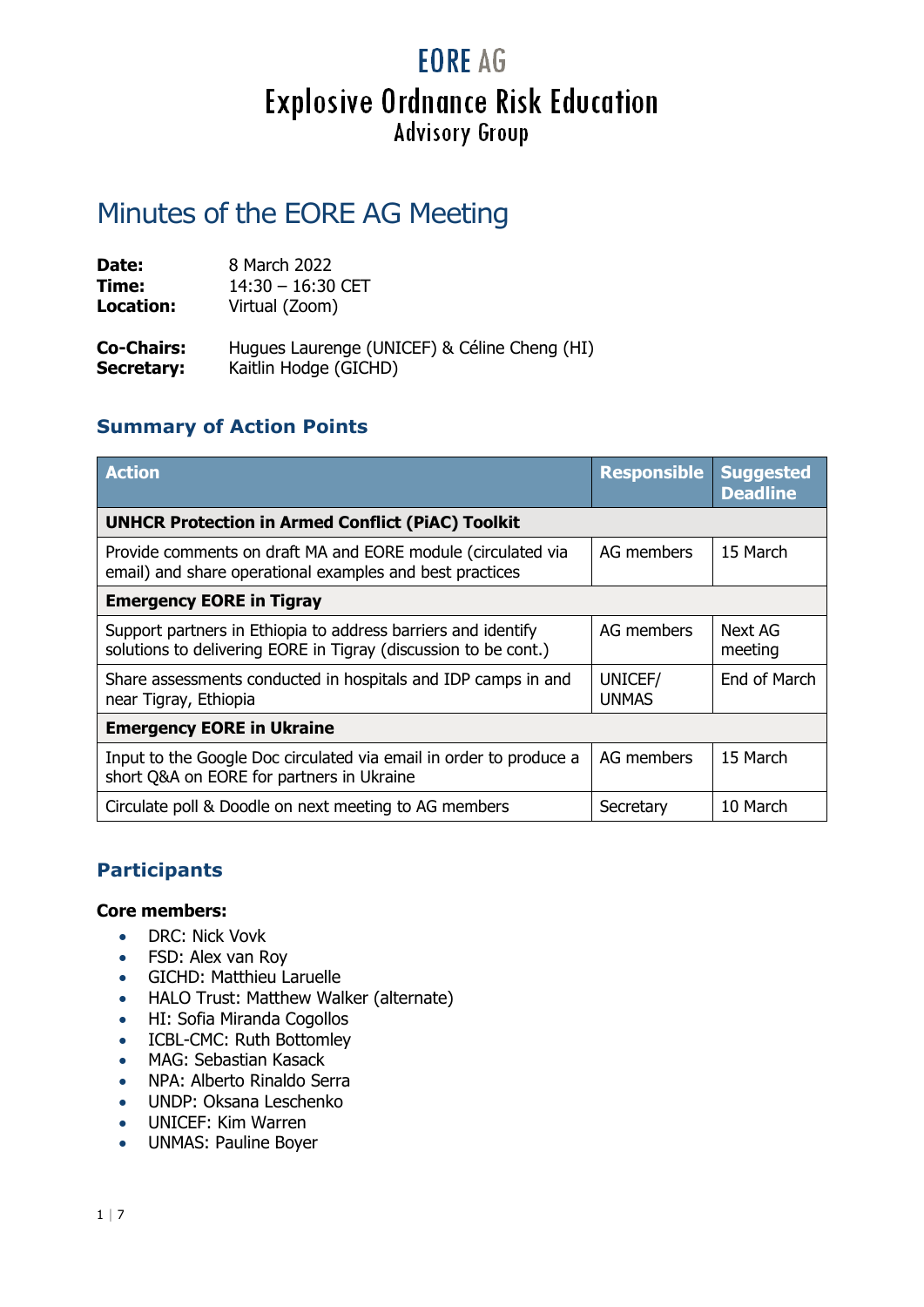## **FORE AG**

#### **Observers:**

- ICRC: Louis Maresca
- MA AoR: Christelle Loupforest
- DRC/MA AoR: Hannah Rose Holloway
- NPA: Benedikte Bjerch-Andresen
- UNICEF Ukraine: Tetiana Kazanzhy
- UNDP Ukraine: Martin Oubrecht
- UNHCR: Julia Grignon
- UNMAS Palestine: Hana Albaioumy

### **Detailed Minutes**

#### 1. **Welcome**

Hugues opened the meeting by going over the agenda and introducing newcomers to the AG, including four new members: Nick Vovk (DRC), Sofia Miranda Cogollos (HI), Kim Warren (UNICEF), and Philippa Smith (IOM, not present).

#### 2. **Mine Action & EORE Module in UNHCR's PiAC Toolkit**

The UNHCR Protection in Armed Conflict (PiAC Toolkit) aims at enhancing UNHCR and partners' protection work in armed conflict. After receiving positive feedback and requests to expand the scope of the toolkit beyond the nine existing modules, mine action/EORE was identified as one of four topics for additional modules. Julia, who is responsible for developing these modules, briefly introduced the work that has been done to date and thanked those who already contributed.

To further improve the draft, members were requested to share operational examples and best practices with Julia for inclusion in the module. It was also agreed that the full draft would be circulated to all AG members, with a deadline to comment by Tuesday, 15 March **[action]**. After that point, it will be finalised by UNHCR and integrated as part of the toolkit.

Alternative livelihood support to contribute to EO risk reduction was mentioned by a participant as one topic where more best practices and examples could be useful. It was noted that this could be a subject of a separate AG discussion or EORE Hour.

#### 3. **Discussion on Emergency EORE in Ukraine & Tigray**

This agenda item responded to requests received by the AG Co-Chairs to review EORE messaging and approaches in two emergency contexts (Ukraine and Tigray).

#### *Ukraine*

*Note: given the rapidly evolving context, the below updates should be considered valid as of the time when this meeting was held*

Updates were first provided by actors operational in Ukraine:

| <b>UNDP</b> | $\blacksquare$ - The situation on the ground has been extremely difficult, with staff |
|-------------|---------------------------------------------------------------------------------------|
|             | relocating and under shelling                                                         |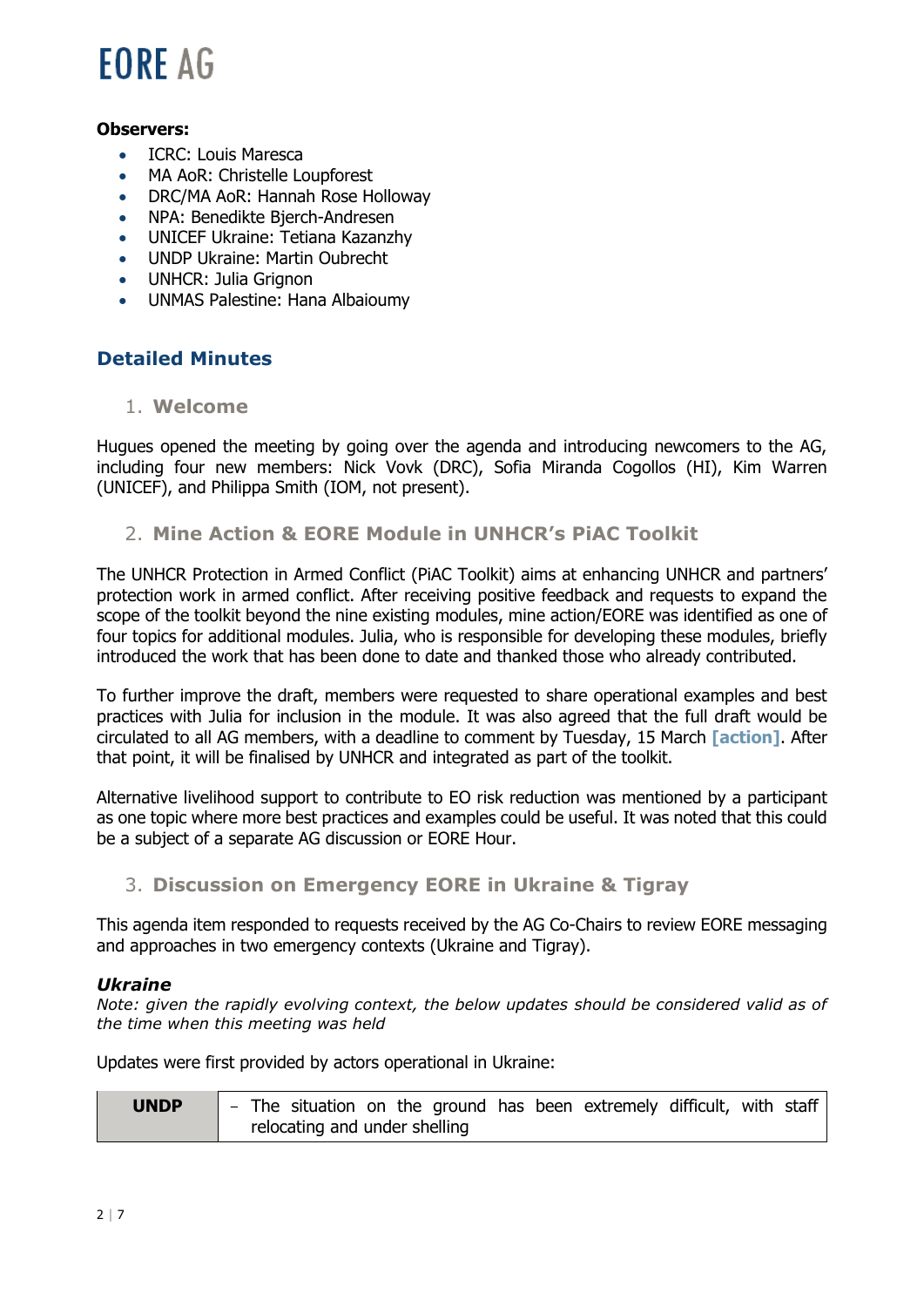# **EORE AG**

| - Development of the emergency response is ongoing and bilateral<br>discussions are taking place with operators<br>It has been agreed that EORE messages need to be adapted to the current<br>$-$<br>situation                                                                                                                                                                                                                                                                                                                                                                                                                                                                                                                                                                                                                                                                                                                                                                                                                                                                                                                                                                                                                                                                                                                                                                                                                                                                                                                                                                                                                                                                                                                                                                                                                                                                                                                                                                                                                                                          |
|-------------------------------------------------------------------------------------------------------------------------------------------------------------------------------------------------------------------------------------------------------------------------------------------------------------------------------------------------------------------------------------------------------------------------------------------------------------------------------------------------------------------------------------------------------------------------------------------------------------------------------------------------------------------------------------------------------------------------------------------------------------------------------------------------------------------------------------------------------------------------------------------------------------------------------------------------------------------------------------------------------------------------------------------------------------------------------------------------------------------------------------------------------------------------------------------------------------------------------------------------------------------------------------------------------------------------------------------------------------------------------------------------------------------------------------------------------------------------------------------------------------------------------------------------------------------------------------------------------------------------------------------------------------------------------------------------------------------------------------------------------------------------------------------------------------------------------------------------------------------------------------------------------------------------------------------------------------------------------------------------------------------------------------------------------------------------|
| Activities in the pipeline:<br>- Two series of cartoons developed previously are being widely boosted on<br>Youtube, Instagram and Facebook. 5 million people were already reached<br>in last 2 days (3 million of those through a Facebook boost). Two new<br>cartoons will be ready in some weeks hopefully.<br>- Producing short videos for screens for railway stations and Kyiv metro, which<br>serves as the main bomb shelter during the last 12 days as well as for TV<br>channels that operates in format of non-stop news, as well as printing<br>materials to be placed on the railway/metro stations<br>Online lesson dedicated to EORE will be disseminated among regions<br>less/not affected so teachers of remote classes will be able to deliver this<br>through online schooling or parent chats. PPT used in this lesson will be<br>disseminated through the teachers, parent groups and UNICEF social media<br>accounts<br>- EORE content will be disseminated through Telegram group of ministries<br>and media outlets<br>- Planning to coordinate with State Emergency Service on the delivery of<br>EORE posters to affected communities<br>Other operational observations & constraints:<br>- Where there is connection and electricity to charge phones, many people<br>are digitally connected<br>- Many staff & service providers had to flee quickly and/or are sheltering in<br>bomb shelters. This poses logistical challenges to access master files of<br>existing EORE resources. Thankfully a contractor has been located for video<br>production.<br>- Conflict is unpredictable and don't know what areas will be affected next, so<br>need to be ready<br>- As EO threats are extremely varied and people have limited time to focus<br>on EORE, messages should be generalised (don't touch, don't pick up, stay<br>away, report) while also showing as many photos of different ammunities<br>being used as possible<br>Contamination and destruction is so pervasive that the clearance process is<br>going to take many years |
| - Situation of staff: some remain in homes, some have relocated west, and                                                                                                                                                                                                                                                                                                                                                                                                                                                                                                                                                                                                                                                                                                                                                                                                                                                                                                                                                                                                                                                                                                                                                                                                                                                                                                                                                                                                                                                                                                                                                                                                                                                                                                                                                                                                                                                                                                                                                                                               |
| one staff member left the country<br>Main activity is digital EORE: have been able to conduct online sessions with<br>some people, although limited by internet access and bandwidth. Majority<br>of efforts are through Facebook and VKontakte. Facebook ads are driving<br>traffic to Facebook page Bezmin (4.5 million views since 25 Feb, 98% in<br>Ukraine).<br>Having previously targeted non-government controlled areas in Russian,<br>target audience has now been widened to whole country and materials<br>translated into Ukrainian as well.<br>Staff have been doing some face-to-face sessions in shelters<br>Including messages on safe behaviours under fire and bombardment.                                                                                                                                                                                                                                                                                                                                                                                                                                                                                                                                                                                                                                                                                                                                                                                                                                                                                                                                                                                                                                                                                                                                                                                                                                                                                                                                                                           |
|                                                                                                                                                                                                                                                                                                                                                                                                                                                                                                                                                                                                                                                                                                                                                                                                                                                                                                                                                                                                                                                                                                                                                                                                                                                                                                                                                                                                                                                                                                                                                                                                                                                                                                                                                                                                                                                                                                                                                                                                                                                                         |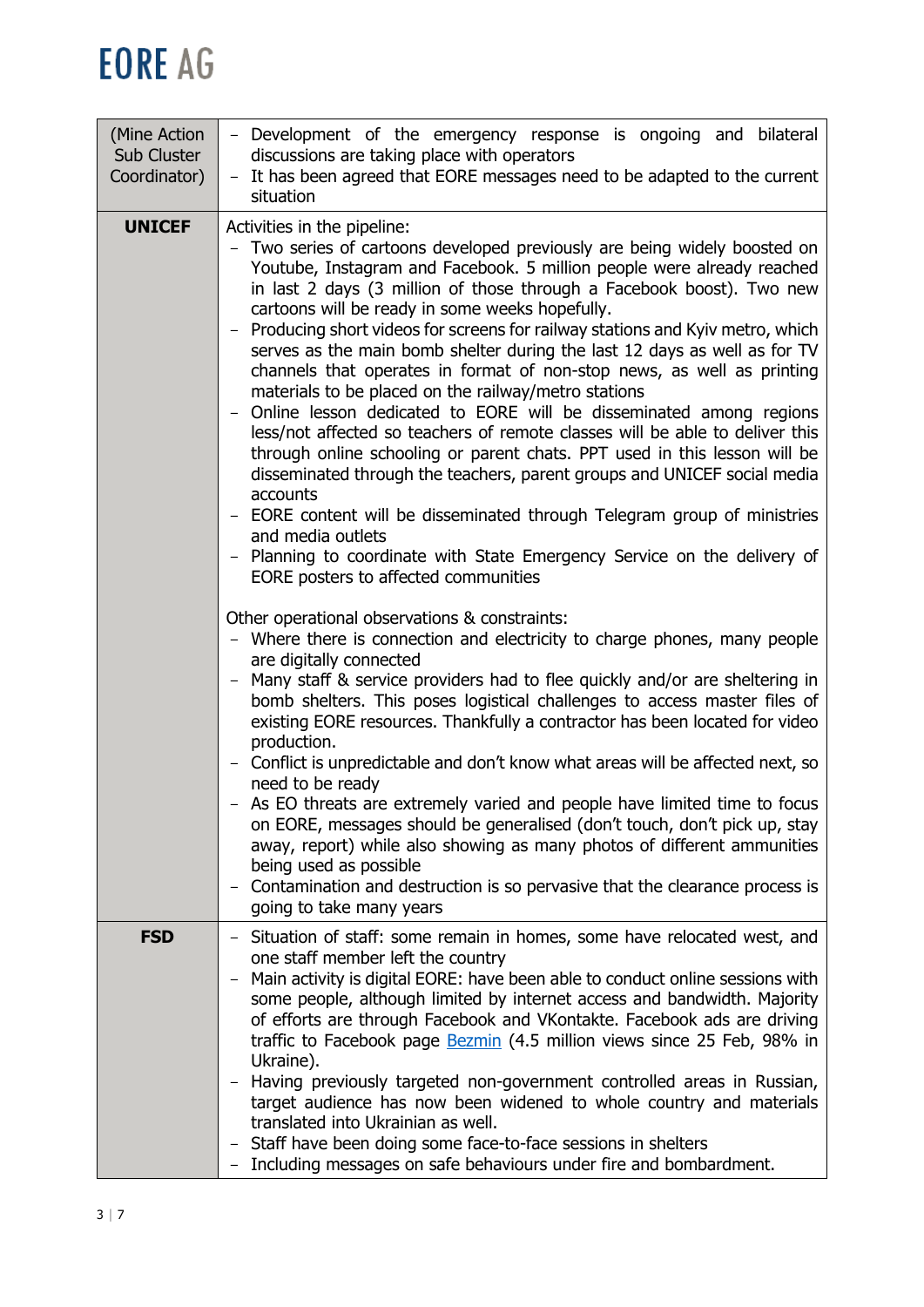# **FORE AG**

|             | - Speaking with DRC and HALO on ways to coordinate and combine efforts<br>on digital EORE                                                                                                                                                                                                                                                                                                                                                                                                                                                                                                                                                                                                                                                                                                                                                                                                                                                                                                    |
|-------------|----------------------------------------------------------------------------------------------------------------------------------------------------------------------------------------------------------------------------------------------------------------------------------------------------------------------------------------------------------------------------------------------------------------------------------------------------------------------------------------------------------------------------------------------------------------------------------------------------------------------------------------------------------------------------------------------------------------------------------------------------------------------------------------------------------------------------------------------------------------------------------------------------------------------------------------------------------------------------------------------|
| <b>DRC</b>  | Primary concern is staff safety and relocations to western parts of Ukraine;<br>many are unable to leave besieged cities with unreliable communication.<br>Substantial resources are available for the response but further slowed by<br>hacking of servers and limited functionality. As soon as access to EORE<br>resources is restored, activities will resume.<br>Have put together an emergency EORE strategy. Phase 1 will focus on mass<br>$ \,$<br>media campaigns through digital resources, mass media and television -<br>and will integrated as many needs assessments as possible. Once staff are<br>in safer locations, will look to more broadly deployed programming.                                                                                                                                                                                                                                                                                                        |
| <b>HALO</b> | Conducting digital outreach on <b>Twitter</b> and Facebook, with general<br>information and messaging                                                                                                                                                                                                                                                                                                                                                                                                                                                                                                                                                                                                                                                                                                                                                                                                                                                                                        |
| <b>ICRC</b> | Facing many of the challenges others have highlighted given security<br>situation. Varying degrees of internet access by teams and movement of the<br>delegation westward limits ability to fully engage the RASB approach.<br>Have maintained some structures in the East that are doing risk awareness<br>activities<br>Developing an online awareness campaign as well as some physical<br>materials (leaflets, etc.) to be distributed once the situation allows, in<br>coordination with the Ukrainian Red Cross<br>Caution needed when delivering risk education in shelters to populations<br>that are highly stressed and fearful. Messages and images are being<br>tempered to avoid exacerbating fears by focusing on risk awareness.<br>- Traditional messaging is being enhanced with messages on preventative<br>actions about safety from shelling and shooting<br>Discussions on CBRN element to develop messages should this become an<br>additional danger populations face |

The following additional points were made during discussion:

- Other humanitarian clusters (in particular logistics) have asked for EORE materials for their staff. Nick agreed to touch base with Christelle after the meeting to see what can be shared.
- The Logistics Cluster Coordinator has expressed interest in MA AoR members' geographic reach and connection with volunteer structure and local emergency services in order to explore transporting supplies into Ukraine. In terms of mainstreaming EORE into logistics, it was suggested that the MASC of Ukraine could provide an EORE information package that the logistic cluster can include in its operational guidelines for partners (with a focus on road safety in view of reports of anti-vehicle mines). The logistics cluster could also be used as a channel to distribute CPP and EORE leaflets in case telecommunications stop working.
- The affected population has many pressing needs in addition to safety: food, hygiene, rest, MHPSS, etc. It is our role as a sector to be sensitive to this while ensuring EORE is deployed and disseminated as soon as there is an immediate EO threat. Now is the moment to act.
- Even in locations where EORE activities are not yet possible, organisations could look into how capacities can be repurposed to meet most urgent needs – for instance, strengthening risk awareness of people who are delivering supplies to affected populations. Planning should also start now on what we should be planning for the future. Donor interest can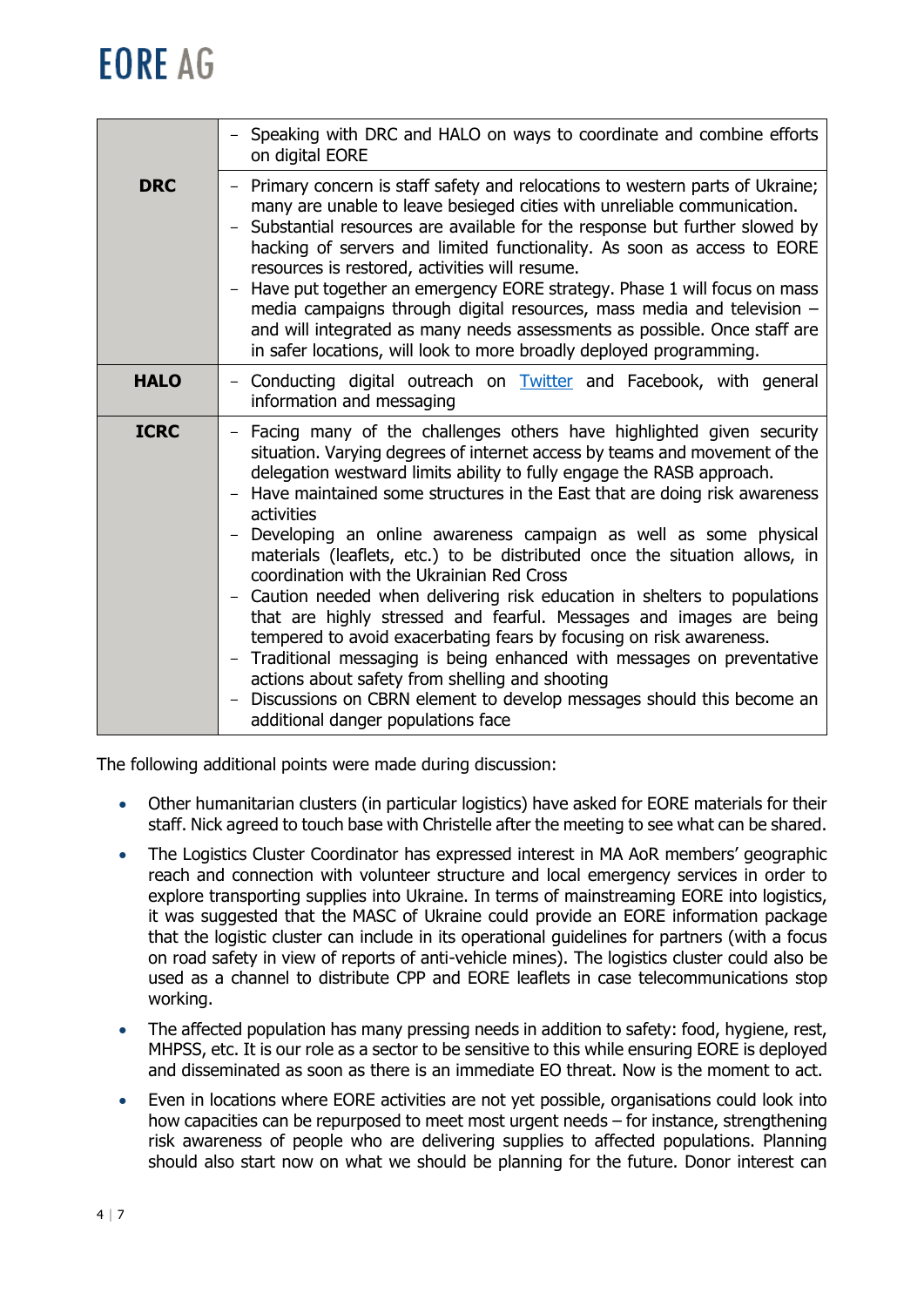

move quickly, so it is important to have a plan from the start to mobilise resources for EORE.

Finally, several organisations not currently operational in Ukraine offered their support in the following ways:

- **UNMAS Palestine** has developed several EORE and Conflict Preparedness and Protection (CPP) materials (currently being field tested) that could be shared and support offered for translation from Arabic into Ukrainian. The materials were developed following focus group discussions were held with different groups (ages, genders and rural/urban locations) to determine best channels. Messages include how to make houses safer, whether to open or close windows/curtains, how to choose the best room to shelter in, how to act safely under shelling and take a safety position, fire safety and regular EORE. The materials are disability inclusive and tailored to the different social media platforms being used (reels, TikTok, Instagram and Facebook) as well as for SMS and radio messaging.
- **NPA** has a team focusing on CPP. They affirmed that it seems to be relevant for the Ukrainian context and that NPA is willing to support by providing lessons learned, best practices and materials.
- **UNICEF Myanmar** has developed emergency EORE, including an [app,](https://play.google.com/store/apps/details?id=com.NGO.MREMyanmar&hl=en_US&gl=US) and been supported by NPA to deliver CPP in face of aerial bombardment. They have also used Facebook, Viber and Telegram to disseminate messages and facilitate incidents and casualties. Tiktok was also suggested as a vector.
- **MAG** offered to provide free Facebook ad credits.
- The **HI** representative from Colombia mentioned a model for emergency risk education and a quick response route that could be a baseline for basic principles.

#### *Ethiopia*

As mine action lead for Ethiopia, UNMAS (Pauline) provided an overview of the difficulties reaching affected populations in Tigray with EORE. Physical materials produced by UNICEF have been held at the border as only life-saving materials (health and food supplies) are permitted entry. Lack of internet connection or phone network hinders alternative ways of delivering EORE. Finally, there are sensitivities around acceptance of EORE by local authorities. Support of the AG was requested to address the barriers and identify solutions **[action]**.

Updates were then provided by organisations operational in Ethiopia:

| <b>HI</b>     | - Project started on 1 February<br>- Recruiting a local project manager who will receive distance training.<br>Currently putting together a training package that can be downloaded when<br>they have internet access, read & completed offline. To make this feasible,<br>limited internet connection through UNHCR is anticipated.<br>- Lessons learned will be collected to improve for future trainings, and the MA<br>AoR will be kept updated<br>- Have been exploring possibility of doing CPP in Ethiopia but not sure about<br>context and sensitivities so will discuss with NPA |
|---------------|--------------------------------------------------------------------------------------------------------------------------------------------------------------------------------------------------------------------------------------------------------------------------------------------------------------------------------------------------------------------------------------------------------------------------------------------------------------------------------------------------------------------------------------------------------------------------------------------|
| <b>UNICEF</b> | - No mass messaging was possible, either through radio, TV, internet or SMS.<br>- Produced leaflets and posters in Addis to be disseminated but were blocked<br>at entry of Tigray                                                                                                                                                                                                                                                                                                                                                                                                         |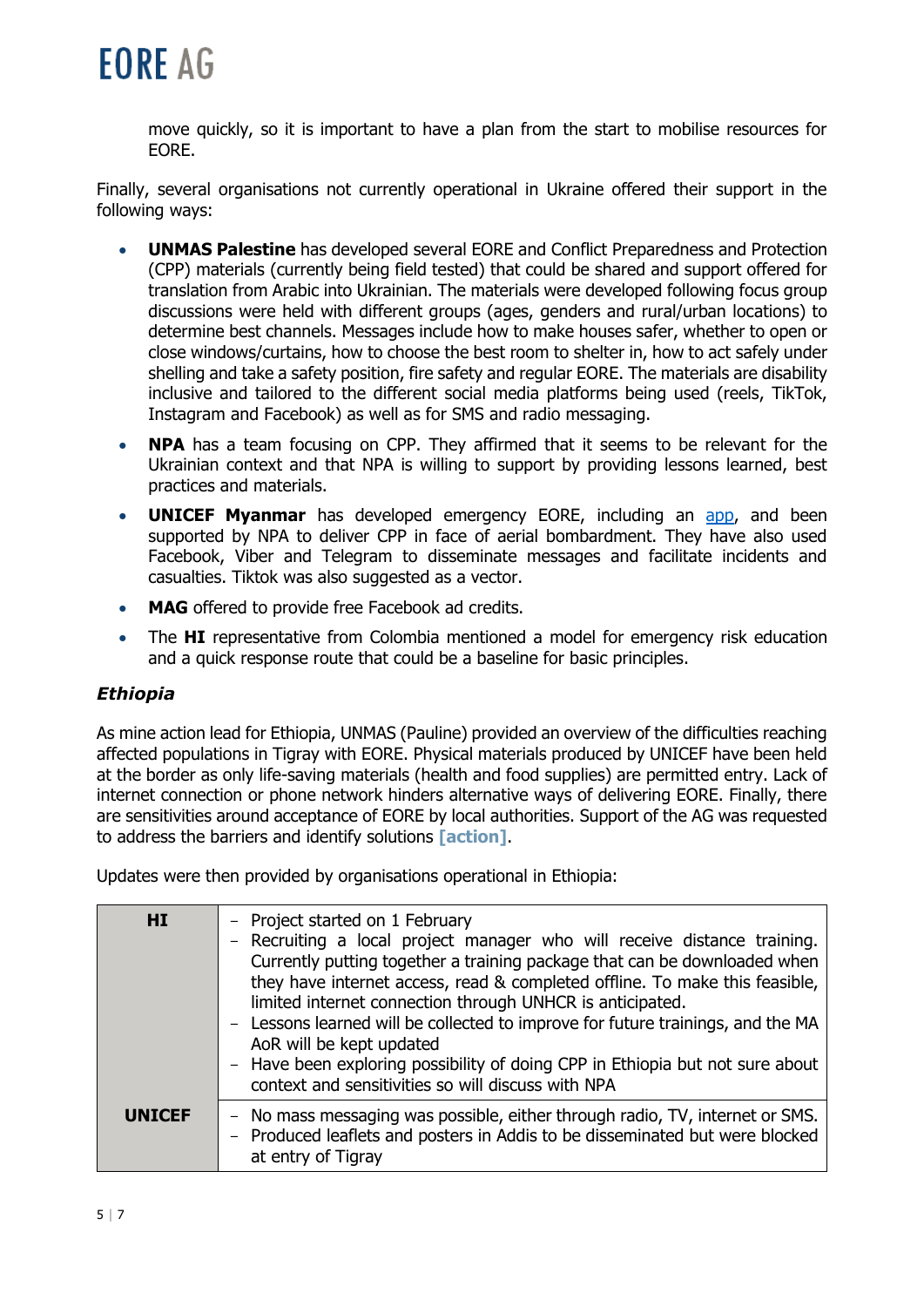# **EORE AG**

|             | - Together with UNMAS & with Japanese funding, will deliver radio campaign<br>& mass messaging in Afar and Amhara regions, and possibly in west<br>Benishangul<br>Expecting to piggy back on the solar radio scheme that the education sector<br>is using but uncertain in Tigray since communication systems are still down<br>there (no phone/internet etc.)<br>Regional dimension: around 60,000 Tigrayan refugees are across the border<br>in Sudan. UNMAS Sudan has started to reach out to the refugees and will<br>re-print and use the existing EORE material developed for Tigray.<br>Have not incorporated any CPP messaging in Tigray, but lessons learned<br>from UNMAS Palestine & NPA will be useful in the future<br>- Agree to share assessments conducted in hospitals and IDP camps showing<br>child casualties from ERW <b>[action]</b> |
|-------------|------------------------------------------------------------------------------------------------------------------------------------------------------------------------------------------------------------------------------------------------------------------------------------------------------------------------------------------------------------------------------------------------------------------------------------------------------------------------------------------------------------------------------------------------------------------------------------------------------------------------------------------------------------------------------------------------------------------------------------------------------------------------------------------------------------------------------------------------------------|
| <b>ICRC</b> | Currently no Weapon Contamination capacity in Ethiopia but did an<br>assessment in Amhara in February to understand nature and scope of<br>contamination that made clear there is significant ERW contamination<br>problem causing injury to population. Was not possible to enter Tigray.<br>Hope to have dedicated resource attached to ICRC delegation in Addis that<br>can work on staff safety and operational continuity issues and undertake<br>some RASB activities.                                                                                                                                                                                                                                                                                                                                                                               |
| <b>DRC</b>  | - Main issue is access and getting materials into the region<br>Looking to train a key staff to enter and conduct a ToT (presently only<br>internationals can enter and exit)<br>- Are able to access certain IDP camps and settlements outside Tigray, mainly<br>in Afar, and looking at rolling out EORE in those locations as well                                                                                                                                                                                                                                                                                                                                                                                                                                                                                                                      |

It was further noted that NPA and HALO have been in the process of getting authorisation to conduct mine action activities in Ethiopia.

### *Support from the AG*

The Co-Chairs highlighted that this meeting should serve as the beginning of a conversation to find ways to better support efforts within Ethipia and Ukraine, within the mandate of the EORE Advisory Group.

On this note, Kaitlin provided a brief overview of historical AG discussions, its ToR and work plan:

- The overall [purpose](https://www.gichd.org/en/our-response/explosive-ordnance-risk-education/advisory-group/) of the AG is to provide overall quidance to the sector and identify ways to improve integration, effectiveness, efficiency and relevance of EORE within the broader mine action sector and beyond;
- While members have previously expressed that the group should focus "on activities with more universal/global applicability", it was also "mentioned that it would be a missed opportunity for a group like this not to bring all its collective knowledge to…the biggest humanitarian crises of today" ([minutes of 27/11/2019\)](https://www.gichd.org/fileadmin/GICHD/about-us/media/Approved_Minutes_for_EORE_AG_Meeting_-_27_November_2019.pdf),
- Among other activities, the AG's [Terms of Reference](https://www.gichd.org/fileadmin/GICHD-resources/info-documents/EORE_Advisory_Group/EORE_AG_TOR_Dec_2021.pdf) state that it can, among other activities, "provide guidance on the development and adaptation of EORE in response to changing environment and context" and "issue guidance statements, disseminate lessons learned and promote good practices in EORE";